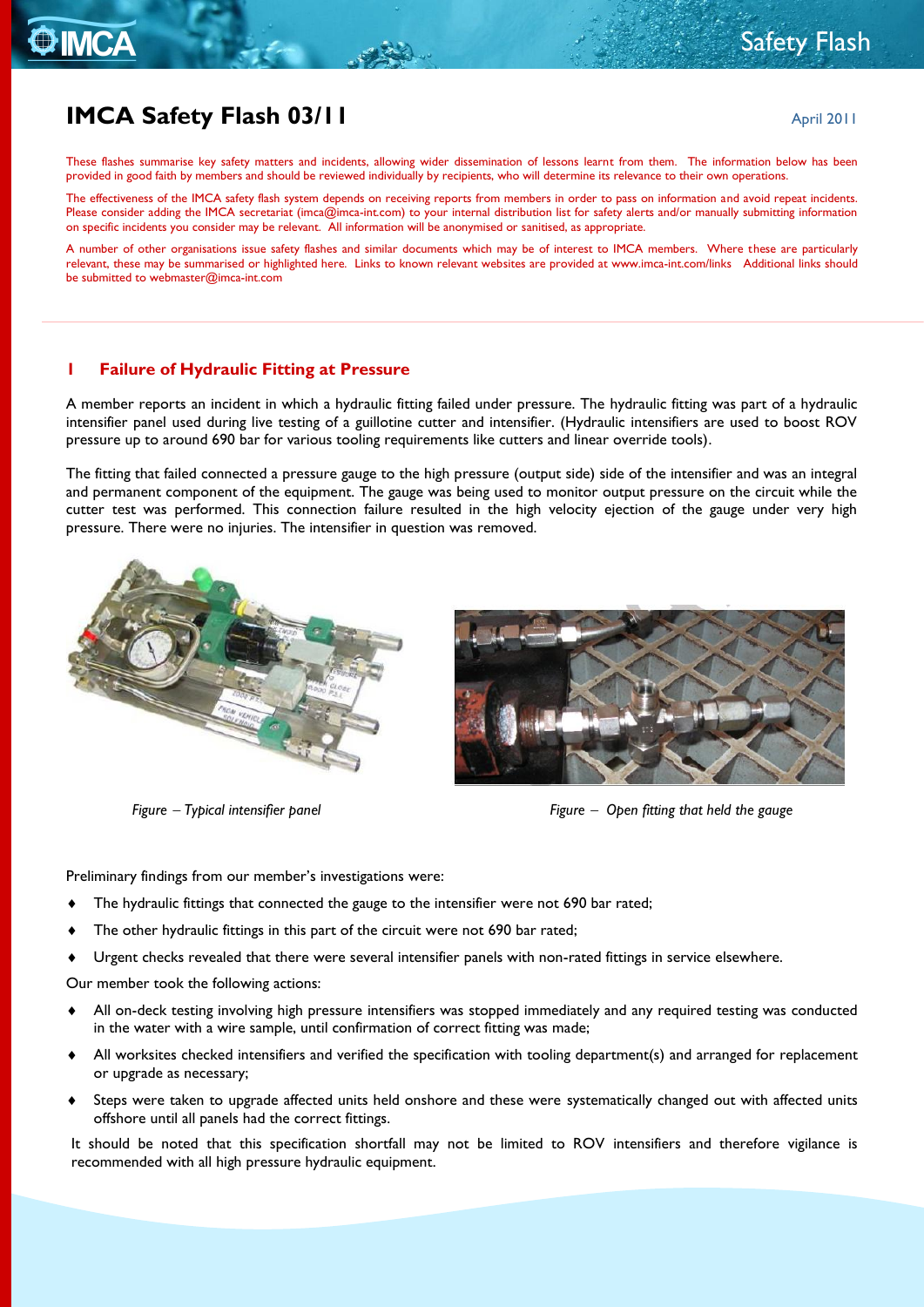#### **2 Crane Motion Reference Unit (MRU) Malfunctions after Overheating**

A member reports the following incident in which a crane paid out winch wire unexpectedly whilst in active heave compensation (AHC) mode. A vessel was engaged in inspection of a floating production storage and offloading unit (FPSO) mooring chain in around 80 metres of water, with the AHC crane being utilised to lift and hold sections of the mooring chain off the sea bed for cleaning and inspection by ROVs. During one lift while operating in the AHC mode, the crane unexpectedly disengaged from AHC mode and the wire slowly paid out approximately three to four metres, lowering the chain and then coming to a complete stop all without operator intervention. There was no damage to the crane, mooring chain or the ROV. All activities were stopped, the chain lowered and the seabed and the crane de-rigged. Once the condition of the crane was established and a risk assessment had been conducted, the rigging was recovered to deck and the crane taken out of service.

The chief engineer and electrical technical officer of the vessel investigated the incident in co-operation with the crane manufacturer, who was able to remotely interrogate the crane's computer diagnostic system. The following details were recorded:

- $\triangleleft$  Crane type Active Heave Compensated Offshore Knuckle Jib;
- $\blacklozenge$  Crane safe working load (SWL) 70 tonnes (T);
- $\bullet$  Lift weight  $-$  44T at time of incident;
- MRU location Crane Pedestal Mounted in lower section;
- $\blacklozenge$  Winds  $-$  7-10 knots:
- Sea State  $-$  0.5-1.2 metres (calm conditions);
- $\blacklozenge$  Ambient temperature 32°C;
- Solar Radiation  $-$  high.

With regard to the causes of the incident, the following points were noted:

- The MRU returned a signal error that resulted in the AHC mode being deactivated by the high-high-position deviation alarm. This was confirmed by the crane log print out;
- Activation of the AHC high-high-position deviation alarm activated a stop condition for the AHC mode and therefore the crane control system reacted accordingly by shutting down the AHC mode;
- The MRU produced spurious signals due to overheating:
	- the calm conditions, high ambient temperature and solar radiation resulted in reduced cooling capability of the crane hydraulic power unit (HPU) cooling circuit. As a result of this and the AHC being in use, there was a very high ambient temperature within the upper and lower crane pedestal. This high temperature caused the internal temperature within the MRU junction box to increase over time, which in turn increased the MRU operating temperature, and caused it to supply a spurious signal
	- the air-conditioning (AC) unit in the crane pedestal tripped out resulting in reduced cooling to the pedestal mounted MRU junction box.

The following actions were taken to mitigate against re-occurrence:

- An additional cooling fan was installed on the MRU cabinet to provide additional air circulation to increase the cooling capacity;
- A trip alarm was installed on the pedestal AC unit to alert engine control room of a shut-down of the cooling to the junction box;
- MRU inspection was added to crane start-up checklist.

Additional actions were considered:

- MRU junction box temperature sensor with readouts to crane operator and engine control room;
- ◆ Purpose designed AC for the MRU.

The important lesson is to keep a close eye on MRU operating temperature when crane operating in the AHC mode and the vessel is in calm conditions, high ambient temperatures and high levels of solar radiation.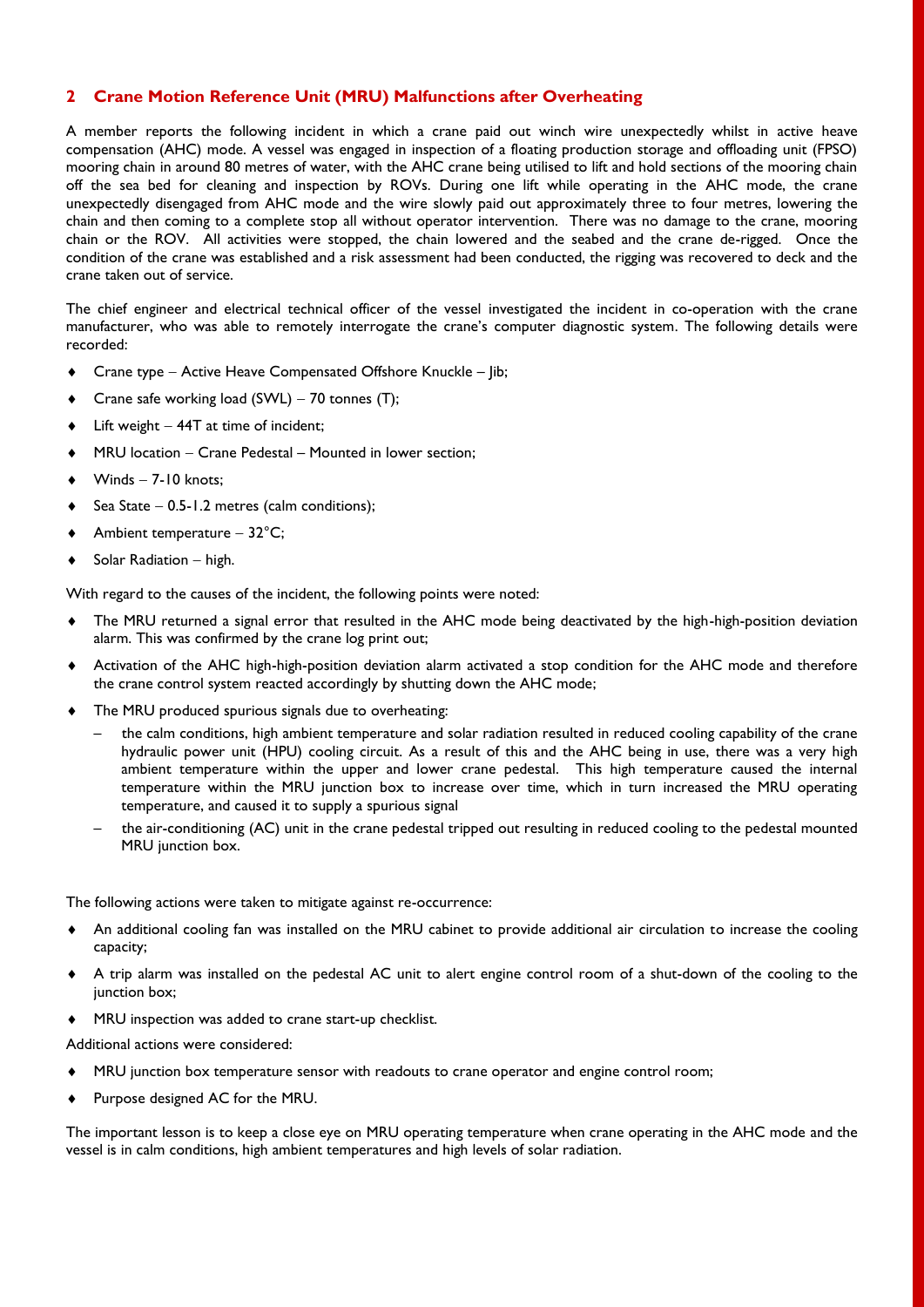#### **3 Fake Emergency Escape Breathing Devices (EEBD Sets)**

The Marine Safety Forum (MSF) has published Safety Flash 11-09 (attached) regarding the discovery of EEBD that are fake copies of the Unitor/MSA type Uniscape 15H.

As noted in the MSF safety flash, it is of the utmost importance that these fake sets are taken out of service whenever discovered, and the owners informed. This fake equipment will not work properly, and will create an extremely dangerous situation for the user in the event of an emergency.

Further information can be found at [http://www.marinesafetyforum.org/upload-files//safetyalerts/msf-safety-flash-11.09.pdf.](http://www.marinesafetyforum.org/upload-files/safetyalerts/msf-safety-flash-11.09.pdf)



## **Marine Safety Forum - Safety Flash 11-09**

Issued: 8<sup>th</sup> March 2011 Subject: Fake EEBD-set - useless and dangerous

The purpose of this notification is to warn potential users of EEBD-sets. (Emergency Escape Breathing Device) against accidents and loss of life.

WSS Safety service station in Stavanger, Norway received EEBD-sets for annual inspection from one of our regular customers. The service engineer discovered that the bags and the EEBD-sets were fake copies of the Unitor/MSA type Uniscape 15H - and of the same type (copy) as previously discovered and informed.

IT IS OF UTMOST IMPORTANCE THAT THESE FAKE SETS ARE TAKEN OUT OF SERVICE WHENEVER DISCOVERED - AND THE OWNERS ARE SERIOUSLY INFORMED. **THESE** FAKE COPIES DO NOT WORK AS THEY ARE SUPPOSED TO, AND WILL CREATE AN EXTREMELY DANGEROUS SITUATION FOR THE USER WHEN IT IS NEEDED FOR ESCAPE.

. The mask hood is impossible to get over your head. This is the most serious identification; The neck tightening rubber membrane is not flexible enough to be able to pass a normal head size, and it is sewed to the hood with one single seam - not welded as an original Unitor hood.

. The bag has similar print as the WSS original: "UNITOR UNISCAPE 15H" and "Safety by MSA" is printed on the frontside (together with 4 sketches of how to use.

. The bag material is different; Unitor: shiny PVC. Fake: Dull canvas-like material.

. The zipper is opened from right to left, which means that we evaluate the functionality of the automatic release mechanism to be doubtful. When the zipper is opened, it moves towards the cylinder valve - not away from it/pulling also the air release line.

. All sets that are discovered per now has a company label/service tag, with the following information:

**UNIscan Marine Products & Services** Uniscan Middle East L.L.C. Shed No.: 71, Al Jadaf Dry Docking Yard<br>P.O.Box 62487, Dubai, U.A.E.